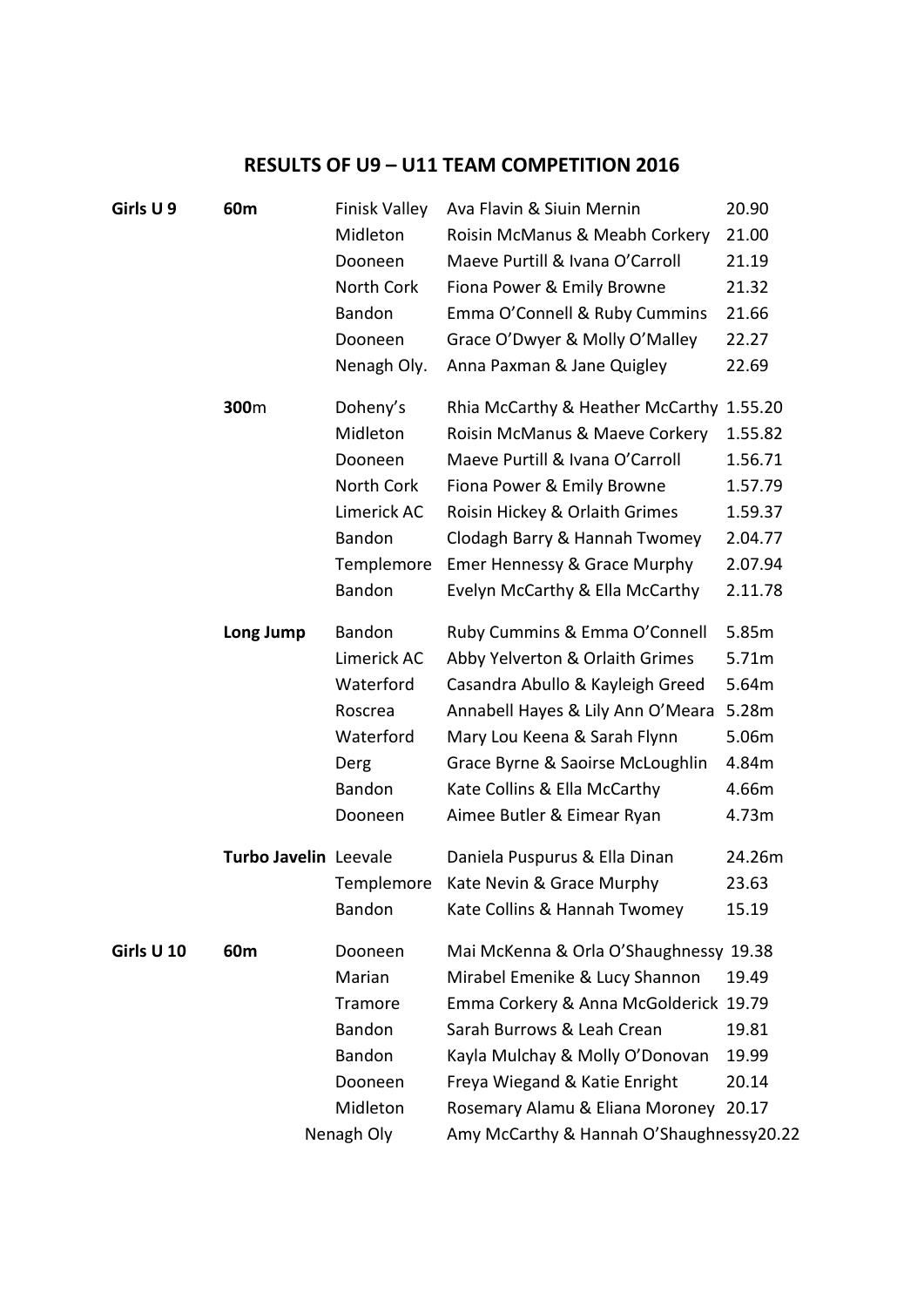| 500m       |                         | Dooneen            | Orla O'Shaughnessy & Mai McKenna 1.56.74      |         |
|------------|-------------------------|--------------------|-----------------------------------------------|---------|
|            |                         | Marian             | Mirabel Emenike & Kate Hayes                  | 2.01.92 |
|            |                         | Dooneen            | Aoife Smith & Ruby Deegan                     | 2.13.06 |
|            |                         | Skibbereen         | Ciara Delany & Caoimhe Flannery               | 3.31.94 |
|            |                         | Midleton           | Rosemary Alamu & Eliana Moroney               | 3.32.12 |
|            |                         | Waterford          | Sarah Abullo & Grace Fanning                  | 3.32.99 |
|            |                         | Leevale            | Simone Looney & Sarah Barry                   | 3.33.85 |
|            |                         | <b>Ennis Track</b> | Esther Olaye & Tori Deasy                     | 3.35.90 |
|            | Long Jump               |                    | Carrick on Suir Ava Connolly & Emma Walsh     | 6.85m   |
|            |                         | Waterford          | Sarah Abullo & Grace Fanning                  | 6.68m   |
|            |                         | Bandon             | Leah Crean & Aoife Callan                     | 6.61m   |
|            |                         | Marian             | Lucy Shannon & Holly Morgan                   | 6.13m   |
|            |                         | Lios Tuathail      | Marie Tritschler & Emma Neylon                | 6.05m   |
|            |                         | Liscarroll         | Abby Moynihan & Sarah Culhane                 | 5.83m   |
|            |                         | Limerick AC        | Lucy Greenslade & Maya Griffin                | 5.78m   |
|            |                         | Skibbereen         | Caoimhe Flannery & Diana Rose Corkery 5.73m   |         |
|            | Turbo Javelin An Riocht |                    | Robyn Cahill & Stephanie Reid                 | 30.52m  |
|            |                         | Liscarroll         | Abby Moynihan & Lilly Hammond                 | 27.85m  |
|            |                         | Skibbereen         | Katie Kingston & Diana Rose Corkery 24.13m    |         |
|            |                         | <b>Ennis Track</b> | Ciara Frawley & Amy Ryan                      | 17.22   |
| Girls U 11 | 60m                     | Dooneen            | Leagh Moloney & Angel Alfred                  | 18.33   |
|            |                         | Bandon             | Amy McCarthy & Laura Sheehy                   | 18.34   |
|            |                         | Belgooly           | Hannah Falvey & Abby Dorney                   | 18.68   |
|            |                         | Bandon             | Victoria Good & Maia McCourt                  | 18.68   |
|            |                         | Leevale            | Okwu Backari & Fatimo Amusa                   | 18.91   |
|            |                         | Dooneen            | Yanna Leahy & Roisin O'Brien                  | 19.08   |
|            |                         | Leevale            | Lucie Healy & Claire Crowley                  | 19.51   |
|            |                         | Marian             | Holly O'Boyle & Jodie Hussey                  | 19.73   |
|            | 600m                    | Leevale            | Nicole Dinan & Fatimo Amusa                   | 3.54.58 |
|            |                         |                    | Carraig na bhFear Ava Fitzgerald & Leah Dunne | 4.00.69 |
|            |                         | Bandon             | Amy McCarthy & Aoibhinn Keogh                 | 4.02.89 |
|            |                         | Belgooly           | Aislinn Henchy & Zoe Conway                   | 4.03.24 |
|            |                         | Dooneen            | Anna Campbell & Karis Dillon                  | 4.07.76 |
|            |                         | Marian             | Holly O'Boyle & Jodie Hussey                  | 4.12.77 |
|            |                         | Youghal            | Sorcha Kilgannon & Eireann Barrett 4.13.14    |         |
|            |                         | Tralee Hrs         | Caelainn Richardson & Rachel O'Mahony 4.14.63 |         |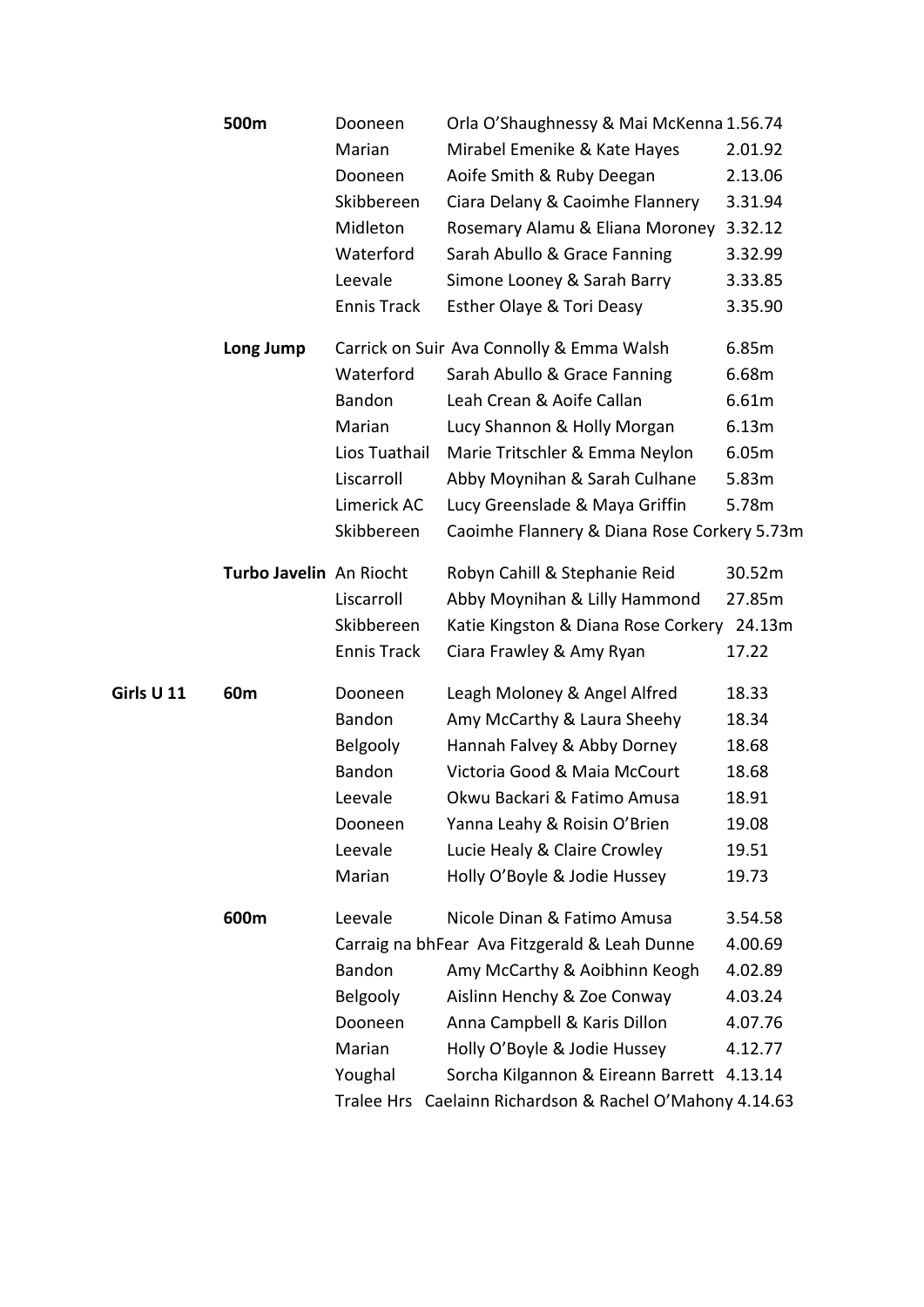| Long Jump  | Dooneen            | Leagh Moloney & Yanna Leahy                   | 8.08m  |
|------------|--------------------|-----------------------------------------------|--------|
|            | Leevale            | Okwu Backari & Lucie Healy                    | 7.04m  |
|            | Belgooly           | Hannah Falvey & Eva Harrington                | 6.92m  |
|            | Youghal            | Eireann Barrett & Sorcha Kilgannon            | 6.84m  |
|            | <b>Bandon</b>      | Laura Sheehy & Victoria Good                  | 6.72m  |
|            | <b>Tralee Hrs</b>  | Rachel O'Mahony & Rachel Mulgrew 6.42m        |        |
|            | Templemore         | Ceola Bergin & Sarah Brophy                   | 6.13m  |
|            | <b>Ennis Track</b> | Lucy Power & Katie Curtin                     | 5.37m  |
| Turbo Jav. | Bandon             | Maia McCourt & Aoife Tuthill                  | 32.83m |
|            | Moycarkey          | Ciara Shelly & Caitlin Shelly                 | 31.23m |
|            | Templemore         | Ceola Bergin & Emily Davidson                 | 30.44m |
|            | Kilmurry IBK       | Luisna O'Dea & Aimee McNamara                 | 28.27m |
|            |                    | Carraig na bhFear Leah Dunne & Ava Fitzgerald | 23.60m |
|            | Templemore         | Lisa O'Connor & Ella Brussels                 | 20.81m |
|            | Dooneen            | Angel Alfred & Anna Mellett                   | 16.94m |
|            |                    |                                               |        |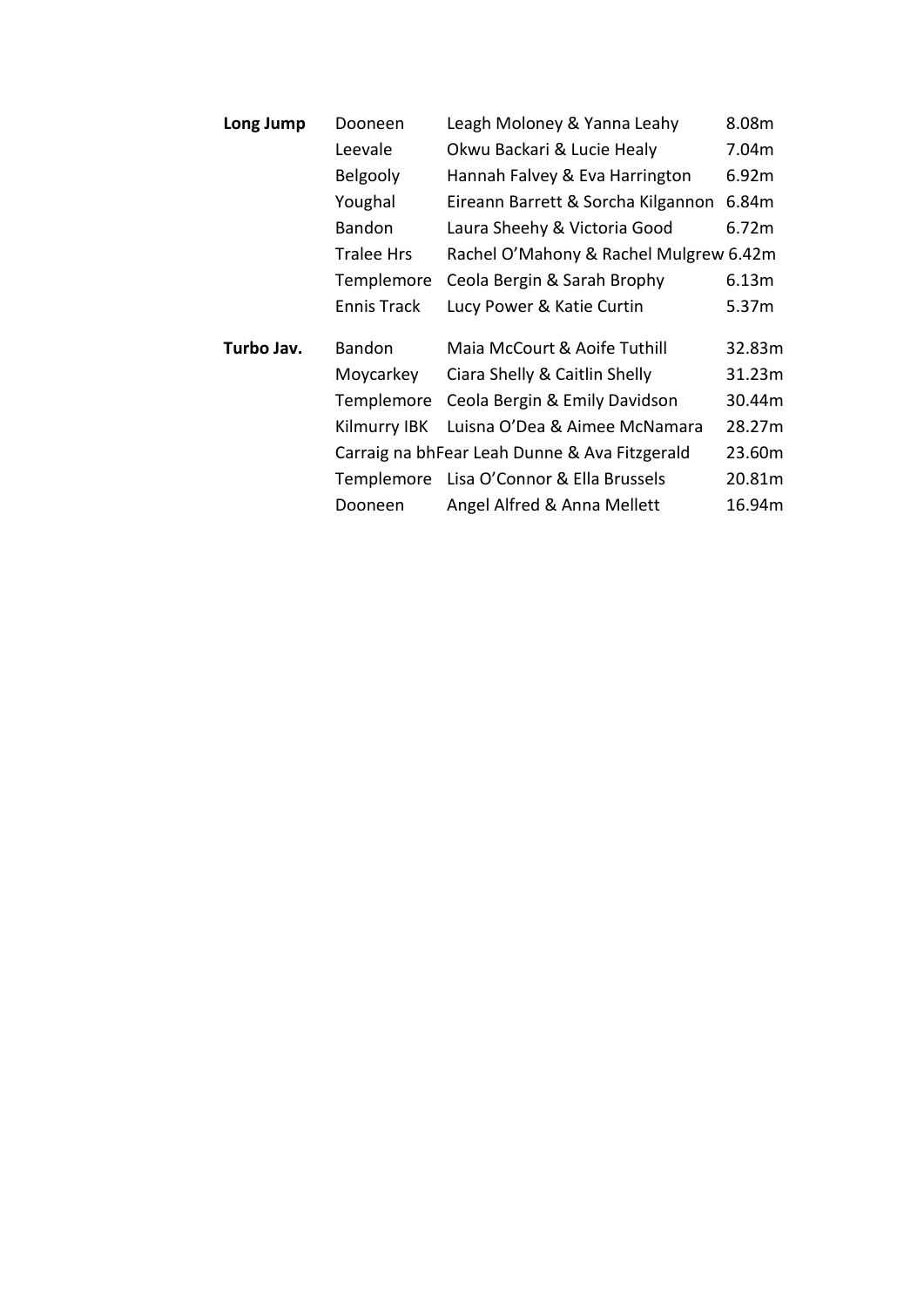## **Boys U 9 – U 11 Team championship Results.**

| Boys U9   | 60m              | Leevale            | Daniel Murphy & Cian Power                      | 20.03   |
|-----------|------------------|--------------------|-------------------------------------------------|---------|
|           |                  | Derg               | Tadhg McKeogh & Archie McNamara 20.19           |         |
|           |                  | Bandon             | Oran Coughlan & Harry McCourt                   | 20.22   |
|           |                  | Lios Tuathail      | Dylan O'Callaghan & Ronan Sheridan 20.34        |         |
|           |                  | Limerick AC        | Johnny Lynch & Ben O'Connell                    | 20.36   |
|           |                  | Midleton           | Evan Connolly & Zak Butler                      | 20.58   |
|           |                  | Nenagh Oly         | Ruairi Walsh & Michael Ryan                     | 20.69   |
|           |                  | Dooneen            | Rory Gleeson & Alex Smith                       | 21.04   |
|           | 300m             |                    | Riverstick Kinsale Ollie Buckley & Cathal Walsh | 1.49.05 |
|           |                  | Derg               | Archie McNamara & Matt Layden                   | 1.51.66 |
|           |                  | Leevale            | Mike Scott & Cian Power                         | 1.54.08 |
|           |                  | Gneeveguilla       | Oisin O'Leary & Joe Murphy                      | 1.56.33 |
|           |                  | <b>Ennis Track</b> | James Rochford & Aodan O'Lachtnain 1.57.59      |         |
|           |                  | St. Brendans       | Mathew O'Sullivan & Brody Leen                  | 2.00.42 |
|           |                  | Dooneen            | Alex Smith & Adam Robinson                      | 2.00.86 |
|           |                  | Limerick AC        | Johnny Lynch & Ben O'Connell                    | 2.01.87 |
|           | Long Jump        |                    | Riverstick Kinsale Ollie Buckley & Cathal Walsh | 6.51m   |
|           |                  | Leevale            | Daniel Murphy & Daniel Horgan                   | 6.46m   |
|           |                  | Nenagh Oly         | Ruairi Walsh & Michael Ryan                     | 6.31m   |
|           |                  | Leevale            | Ouz Backari & Oscar Naughton                    | 5.95m   |
|           |                  | St. Cronans        | Graham Ball & Martin Daly                       | 5.94m   |
|           |                  | Bandon             | Lewis Lenihan & Harry McCourt                   | 5.89m   |
|           |                  | Derg               | Tadhg McKeogh & Tom Arthur                      | 5.76m   |
|           |                  | Roscrea            | Bobby Lee & Jake Williams                       | 5.66m   |
|           | <b>Turbo Jav</b> | <b>Bandon</b>      | Lewis Lenihan & Andrew Lane                     | 29.95m  |
|           |                  | Leevale            | Oscar Naughton & Ouz Backari                    | 28.96m  |
|           |                  | St. Cronans        | Graham Ball & Martin Daly                       | 23.39m  |
|           |                  | Liscarroll         | Colin Sheehan & Cian Davis Heelan               | 22.53m  |
|           |                  | <b>Ennis Track</b> | Thomas Williams & James Rochford                | 22.49m  |
|           |                  | <b>Ennis Track</b> | Jack Dilleen & Thomas Williams                  | 17.77m  |
| Boys U 10 | 60m              | Midleton           | Robert Olden & Odhran O'Sullivan                | 19.04   |
|           |                  | Templemore         | Jack Carroll & Shay Gleeson                     | 19.49   |
|           |                  | Nenagh Oly.        | Cillian O'Gorman & Ronan Ryan                   | 19.50   |
|           |                  | Lios Tuathail      | Gavin Dillon & John Carmody                     | 19.69   |
|           |                  | Limerick Ac        | Luke Calitz & Ollie Tierney                     | 19.89   |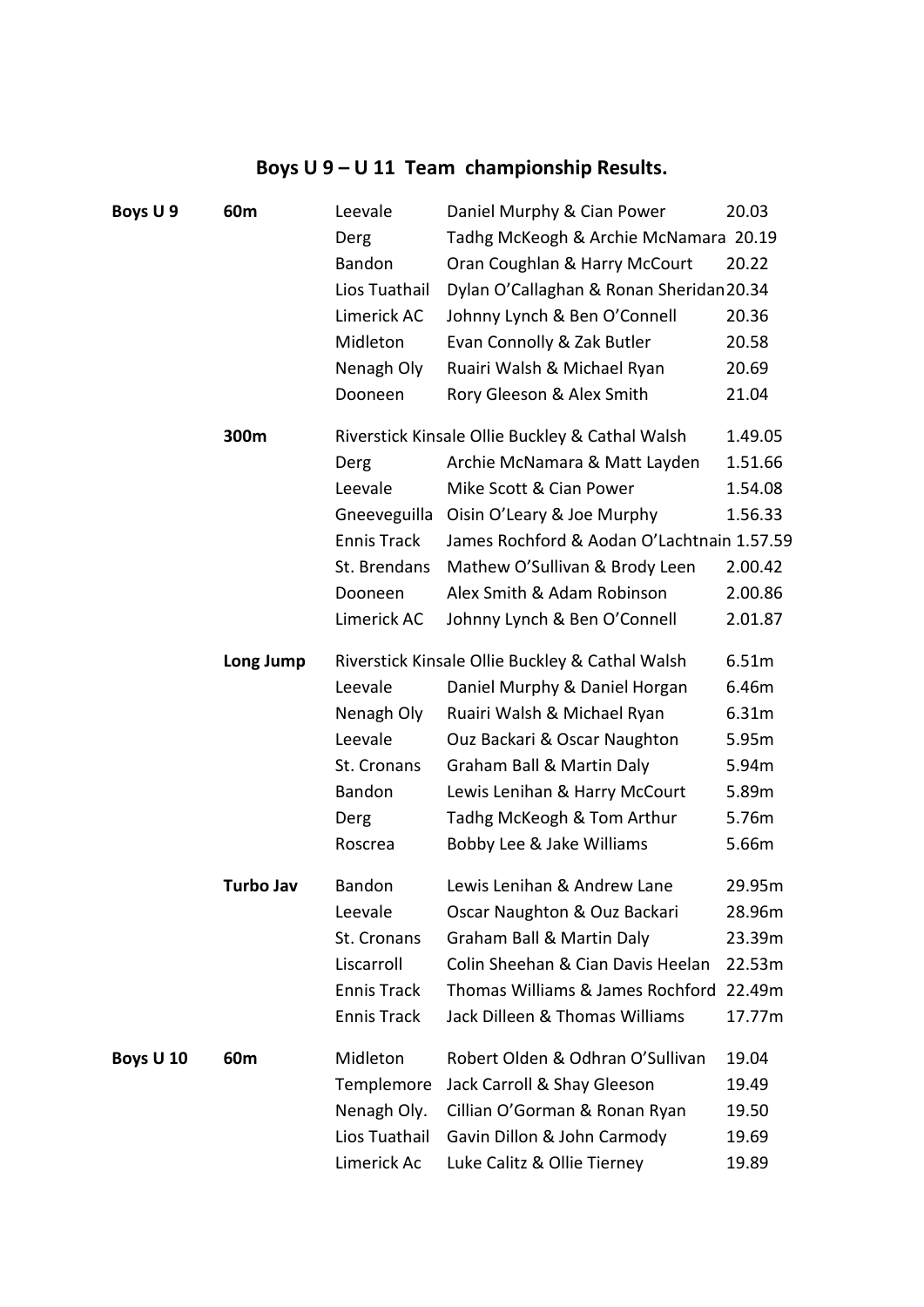West Waterford David Gaffney & David Nyhan 19.95

|           | 600m       | Midleton                                               | Odhran O'Sullivan & Lewis Holland                | 3.10.08 |
|-----------|------------|--------------------------------------------------------|--------------------------------------------------|---------|
|           |            |                                                        | West Waterford David Gaffney & David Nyhan       | 3.15.05 |
|           |            | St. Cronans<br>Darren Moroney & Matthew Murphy 3.21.22 |                                                  |         |
|           |            | <b>Ennis Track</b>                                     | Cillian Hayes & Joe Mannion                      | 3.22.30 |
|           |            | Bandon                                                 | Eoin O'Callaghan & Cormac O'Flynn                | 3.24.35 |
|           |            | Limerick AC                                            | Ollie Tierney & Jack O'Neill                     | 3.20.35 |
|           |            | North Cork                                             | Jack Finnigan & Eamon Meehan                     | 3.20.85 |
|           |            | Nenagh Oly                                             | Liam O'Callaghan & Conor Hodgins                 | 3.37.58 |
|           | Long Jump  | Midleton                                               | Robert Olden & Peter Barrett                     | 7.16m   |
|           |            | St. Cronans                                            | Darren Moroney & Darragh Ball                    | 6.93m   |
|           |            | Midleton                                               | Lewis Holland & Andrew Sweetman                  | 6.55m   |
|           |            | Templemore                                             | Aaron Dunford & Ryan Doran                       | 6.55m   |
|           |            | Bandon                                                 | Daniel Coughlan & Charlie Callanan               | 6.54m   |
|           |            | St. Cronans                                            | Mathew Corbett & Mathew Murphy 6.40m             |         |
|           |            | Clonmel                                                | Killian Whelan & Mark Fitzgerald                 | 6.38m   |
|           |            | Limerick AC                                            | Luke Calitz & Paddy O'Driscoll                   | 6.30m   |
|           |            | <b>Ennis Track</b>                                     | Joe Mannion & Cillian Hayes                      | 6.11m   |
|           | Turbo Jav. | Bandon                                                 | Eoin O'Callaghan & Charlie Callanan 33.18m       |         |
|           |            | Derg                                                   | Glen Elliot & Brendan Minogue                    | 30.25m  |
|           |            | Templemore                                             | Bobbie Gleeson & Roy Doran                       | 27.51m  |
|           |            | Doheny                                                 | Rory McCarthy & Timothy Bailey                   | 23.62m  |
|           |            | Dooneen                                                | Cullen Wiegand & Oran Kennedy                    | 21.34m  |
|           |            | Midleton                                               | Sean Curtin & Josh Butler                        | 17.24m  |
|           |            | Dooneen                                                | Marcus Southern & Jack O'Connor                  | 15.85m  |
| Boys U 11 | 60m        | Dooneen                                                | Jayden Carmody & Denis Matthews                  | 17.77   |
|           |            |                                                        | Carrick on Suir Killian Power & Daithi Smith     | 18.26   |
|           |            |                                                        | Carraig na bhFear Theo De Souza & Sam O'Sullivan | 18.27   |
|           |            | Lios Tuathail                                          | Mike Galvin & Padraig Enright                    | 18.53   |
|           |            | Dooneen                                                | Josh Boland & Kyle Robinson                      | 18.96   |
|           |            | Leevale                                                | John Cashman & Denis Murphy                      | 19.21   |
|           |            | Nenagh Oly                                             | Sam Cusack & Fionn Higgins                       | 19.22   |
|           |            | Lios Tuathail                                          | Eoin McElligott & Bobby O'Riordan                | 19.49   |